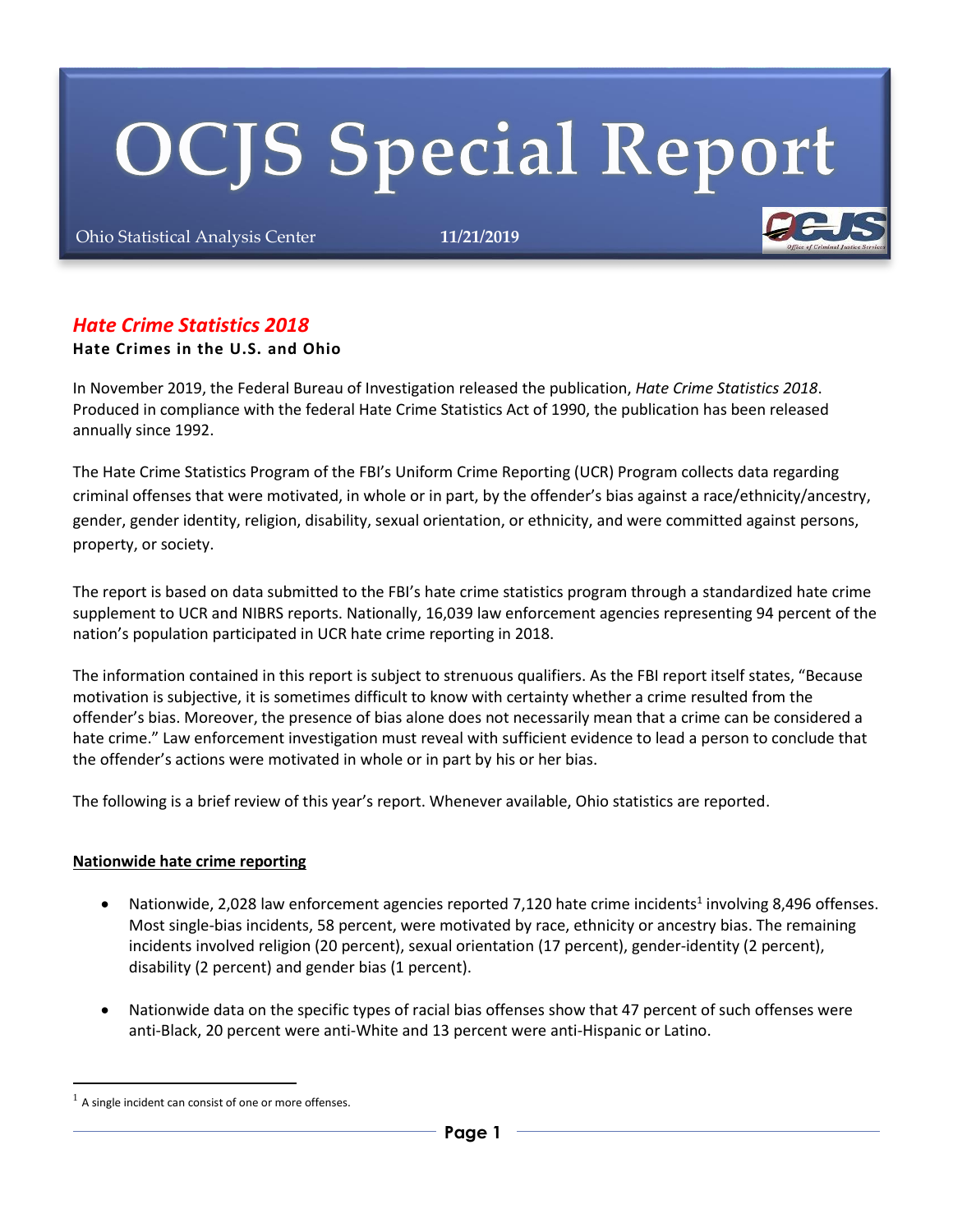- Nationwide data on the 1,550 religious bias offenses in 2018 show that 58 percent were anti-Jewish and 15 percent were anti-Islamic.
- Nationwide, 1,404 hate crime offenses involved sexual orientation. Of those offenses, 60 percent were Anti-gay (male) bias, 25 percent were Anti-lesbian, gay, bisexual or transgender (Mixed Group) bias, 12 percent were Anti-lesbian bias, two percent were Anti-bisexual bias and one percent were antiheterosexual bias offenses.
- Fifty-five percent of gender bias offenses were anti-female.

# **2018 Nationwide Bias Motivation Hate Crime**

| <b>Bias motivation</b>                         | Incidents | <b>Offenses</b> | <b>Victims</b> |
|------------------------------------------------|-----------|-----------------|----------------|
| <b>Total</b>                                   | 7,120     | 8,496           | 8,819          |
| <b>Single-Bias Incidents</b>                   | 7,036     | 8,327           | 8,646          |
| Race/Ethnicity/Ancestry:                       | 4,047     | 4,954           | 5,155          |
| Anti-White                                     | 762       | 1,001           | 1,038          |
| Anti-Black or African American                 | 1,943     | 2,325           | 2,426          |
| Anti-American Indian or Alaska Native          | 194       | 204             | 209            |
| Anti-Asian                                     | 148       | 171             | 177            |
| Anti-Native Hawaiian or Other Pacific Islander | 20        | 26              | 26             |
| Anti-Multiple Races, Group                     | 137       | 166             | 174            |
| Anti-Arab                                      | 82        | 100             | 100            |
| Anti-Hispanic or Latino                        | 485       | 644             | 671            |
| Anti-Other Race/Ethnicity/Ancestry             | 276       | 317             | 334            |
| <b>Religion:</b>                               | 1,419     | 1,550           | 1,617          |
| Anti-Jewish                                    | 835       | 896             | 920            |
| Anti-Catholic                                  | 53        | 59              | 63             |
| Anti-Protestant                                | 34        | 38              | 39             |
| Anti-Islamic (Muslim)                          | 188       | 225             | 236            |
| Anti-Other Religion                            | 91        | 96              | 109            |
| Anti-Multiple Religions, Group                 | 46        | 50              | 52             |
| Anti-Mormon                                    | 9         | 9               | 11             |
| Anti-Jehovah's Witness                         | 9         | 9               | $\overline{9}$ |
| Anti-Eastern Orthodox (Russian, Greek, Other)  | 31        | 32              | 33             |
| <b>Anti-Other Christian</b>                    | 35        | 42              | 43             |
| Anti-Buddhist                                  | 10        | 10              | 11             |
| Anti-Hindu                                     | 12        | 14              | 14             |
| Anti-Sikh                                      | 60        | 64              | 69             |
| Anti-Atheism/Agnosticism/etc.                  | 6         | 6               | 8              |
| <b>Sexual Orientation:</b>                     | 1,196     | 1,404           | 1,445          |
| Anti-Gay (Male)                                | 726       | 839             | 863            |
| Anti-Lesbian                                   | 129       | 171             | 177            |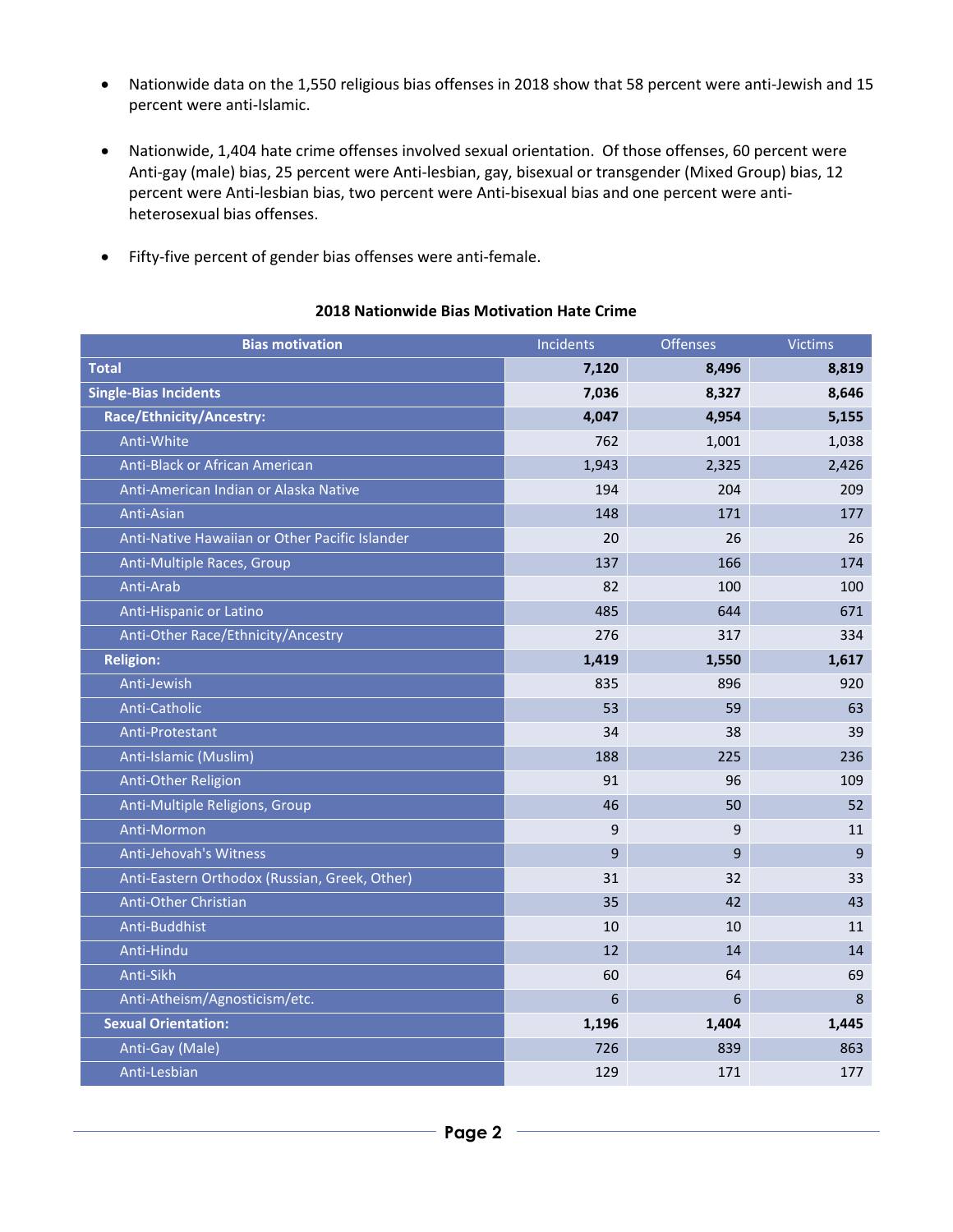| Anti-Lesbian, Gay, Bisexual, or Transgender (Mixed Group) | 303 | 353 | 360 |
|-----------------------------------------------------------|-----|-----|-----|
| Anti-Heterosexual                                         | 17  | 20  | 24  |
| Anti-Bisexual                                             | 21  | 21  | 21  |
| <b>Disability:</b>                                        | 159 | 177 | 179 |
| Anti-Physical                                             | 60  | 67  | 68  |
| Anti-Mental                                               | 99  | 110 | 111 |
| Gender:                                                   | 47  | 58  | 61  |
| Anti-Male                                                 | 22  | 26  | 28  |
| Anti-Female                                               | 25  | 32  | 33  |
| <b>Gender Identity:</b>                                   | 168 | 184 | 189 |
| Anti-Transgender                                          | 142 | 157 | 160 |
| Anti-Gender Non-Conforming                                | 26  | 27  | 29  |
| <b>Multiple-Bias Incidents</b>                            | 84  | 169 | 173 |

 Nationwide, 66 percent of all hate crime offenses were crimes against persons. The majority of these offenses involved intimidation (46 percent), simple assault (34 percent) and aggravated assault (18 percent). There were 24 homicides and 22 rapes<sup>2</sup> reported as a result of a hate bias. Of the 31 percent of hate crimes committed against property, the overwhelming majority, 71 percent, involved destruction, damage, or vandalism.

| <b>Offense type</b>                  | Incidents | <b>Offenses</b> | <b>Victims</b> |
|--------------------------------------|-----------|-----------------|----------------|
| <b>Total</b>                         | 7,120     | 8,496           | 8,819          |
| <b>Crimes against persons:</b>       | 4,571     | 5,566           | 5,566          |
| Murder and nonnegligent manslaughter | 13        | 24              | 24             |
| Rape                                 | 22        | 22              | 22             |
| Aggravated assault                   | 818       | 1,026           | 1,026          |
| Simple assault                       | 1,653     | 1,895           | 1,895          |
| Intimidation                         | 2,039     | 2,560           | 2,560          |
| Other                                | 26        | 39              | 39             |
| <b>Crimes against property:</b>      | 2,641     | 2,641           | 2,964          |
| Robbery                              | 132       | 132             | 169            |
| <b>Burglary</b>                      | 131       | 131             | 166            |
| Larceny-theft                        | 330       | 330             | 357            |
| Motor vehicle theft                  | 42        | 42              | 43             |
| Arson                                | 43        | 43              | 53             |
| Destruction/damage/vandalism         | 1,876     | 1,876           | 2,080          |
| Other                                | 87        | 87              | 96             |
| <b>Crimes against society</b>        | 289       | 289             | 289            |

#### **2018 Nationwide Hate Crime Offenses**

<sup>2</sup> Rapes were submitted under the UCR Programs revised definition of rape. Rape is now defined as the penetration, no matter how slight, of the vagina or anus with any body part or object, or oral penetration by a sex organ of another person**,** without the consent of the victim. The revised definition expands rape to include both male and female victims and offenders, and reflects the various forms of sexual penetration understood to be rape, especially non-consenting acts of sodomy, and sexual assaults with objects.

-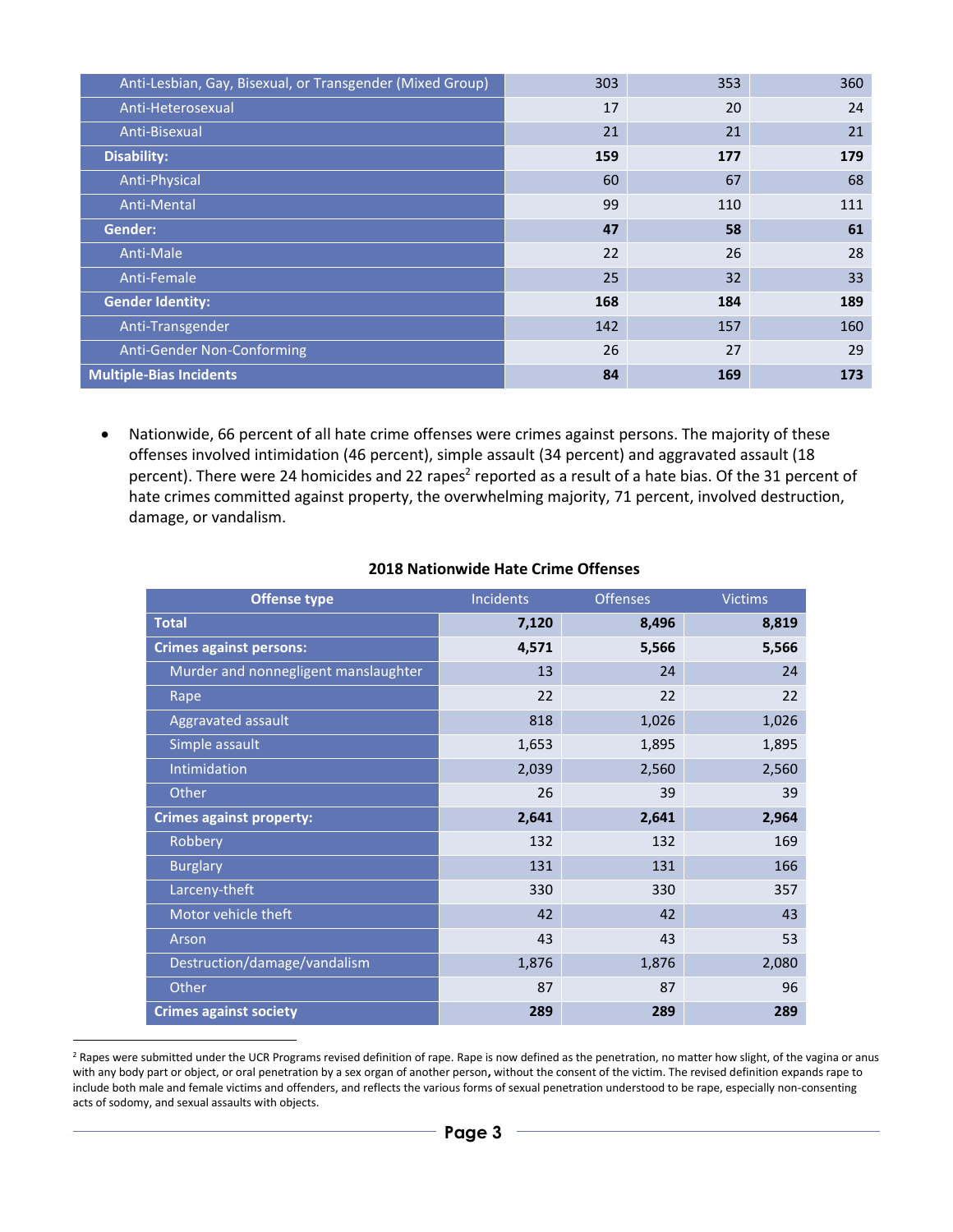# **Ohio hate crime reporting**

- The Ohio hate crime rate of 3.6 incidents per 100,000 population is higher than the national average of 2.3 incidents per 100,000 population.
- In Ohio, 547 law enforcement agencies submitted the hate crime supplement in 2018.
	- o Of the 547 Ohio law enforcement agencies who submitted the hate crime supplement in 2018, 116 agencies reported a total of 350 hate crime incidents, and 431 agencies reported zero hate crime incidents.
- In Ohio, 62 percent of bias incidents were related to race/ethnicity/ancestry, 15 percent were related to sexual orientation, 11 percent were related to religion, 9 percent was related to disability and approximately one percent was related to gender and one percent to gender identity.

| Number of incidents per bias motivation |                         |                 |                                     |                   |        |                           |              |
|-----------------------------------------|-------------------------|-----------------|-------------------------------------|-------------------|--------|---------------------------|--------------|
| Ohio                                    | Race/Ethnicity/Ancestry | <b>Religion</b> | <b>Sexual</b><br><b>Orientation</b> | <b>Disability</b> | Gender | Gender<br><b>Identity</b> | <b>Total</b> |
|                                         | 218                     | 40              | 54                                  | 32                |        |                           | 350          |

#### **2018 Incidents per Bias Motivation Hate Crime**